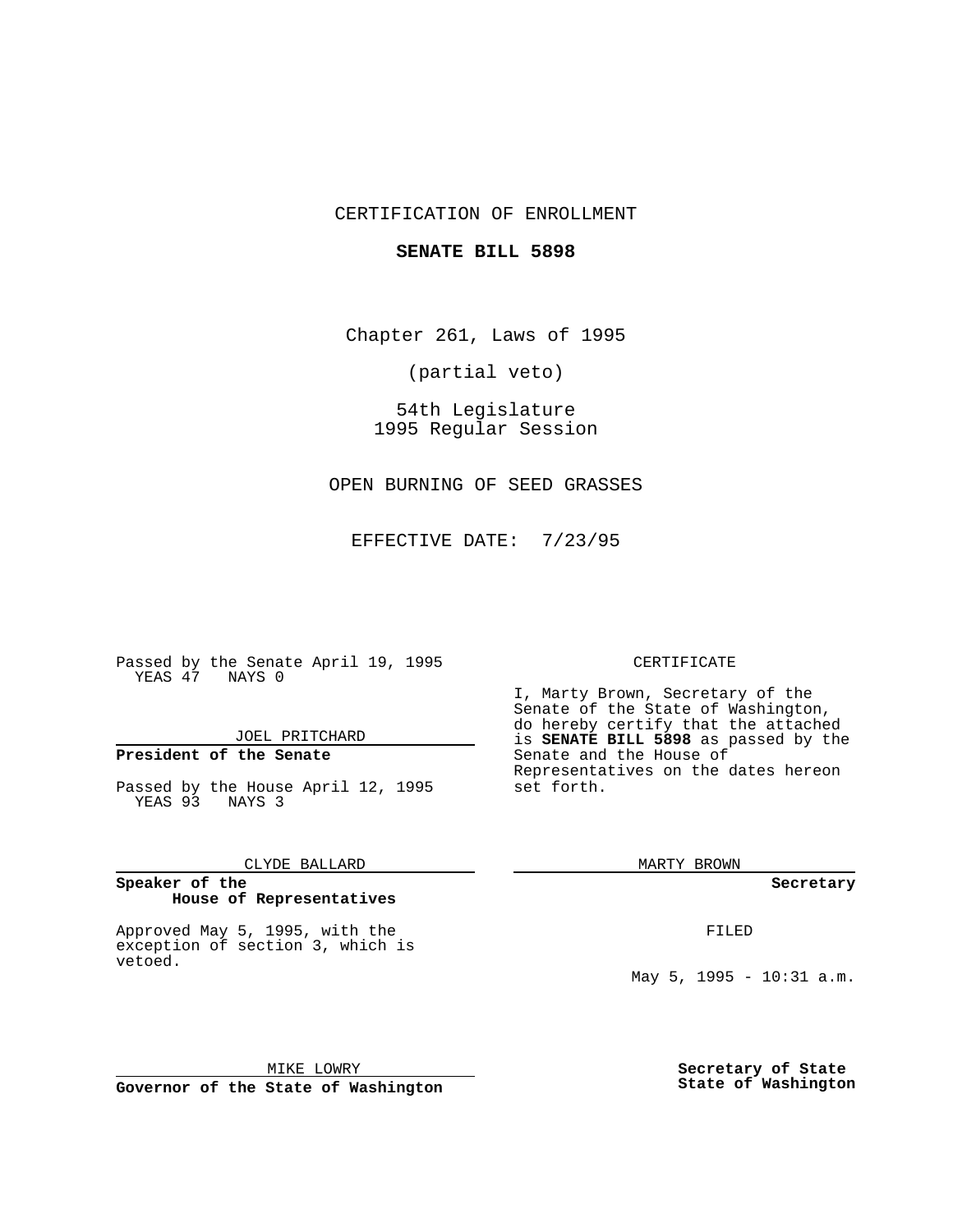## **SENATE BILL 5898** \_\_\_\_\_\_\_\_\_\_\_\_\_\_\_\_\_\_\_\_\_\_\_\_\_\_\_\_\_\_\_\_\_\_\_\_\_\_\_\_\_\_\_\_\_\_\_

\_\_\_\_\_\_\_\_\_\_\_\_\_\_\_\_\_\_\_\_\_\_\_\_\_\_\_\_\_\_\_\_\_\_\_\_\_\_\_\_\_\_\_\_\_\_\_

## AS AMENDED BY THE HOUSE

Passed Legislature - 1995 Regular Session

**State of Washington 54th Legislature 1995 Regular Session By** Senators Rasmussen, West, Loveland, Newhouse, Bauer and Morton Read first time 02/13/95. Referred to Committee on Ecology & Parks.

1 AN ACT Relating to open burning of grasses grown for seed; amending 2 RCW 70.94.656 and 70.94.120; and declaring an emergency.

3 BE IT ENACTED BY THE LEGISLATURE OF THE STATE OF WASHINGTON:

4 **Sec. 1.** RCW 70.94.656 and 1991 sp.s. c 13 s 28 are each amended to 5 read as follows:

 It is hereby declared to be the policy of this state that strong efforts should be made to minimize adverse effects on air quality from the open burning of field and turf grasses grown for seed. To such end this section is intended to promote the development of economical and practical alternate agricultural practices to such burning, and to provide for interim regulation of such burning until practical alternates are found.

13 (1) The department shall approve of a study or studies for the 14 exploration and identification of economical and practical alternate 15 agricultural practices to the open burning of field and turf grasses 16 grown for seed. Any study conducted pursuant to this section shall be 17 conducted by Washington State University. The university may not 18 charge more than eight percent for administrative overhead. Prior to 19 the issuance of any permit for such burning under RCW 70.94.650, there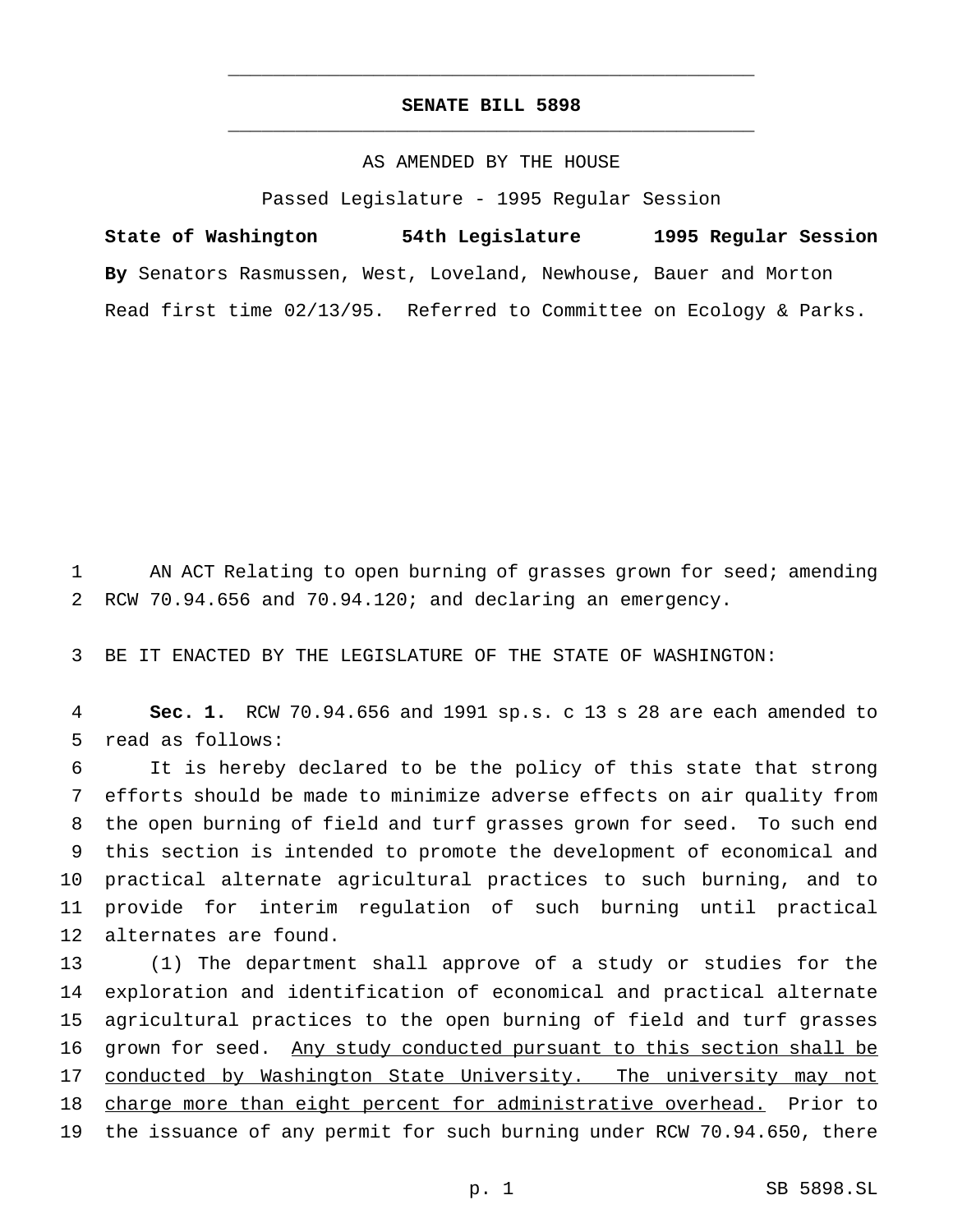shall be collected a fee not to exceed one dollar per acre of crop to be burned. Any such fees received by any authority shall be transferred to the department of ecology. The department of ecology shall deposit all such acreage fees in a special grass seed burning research account, hereby created, in the state treasury.

 (2) The department shall allocate moneys annually from this account for the support of any approved study or studies as provided for in 8 ((this)) subsection (1) of this section. ((For the conduct of any such study or studies, the department may contract with public or private 10 entities: PROVIDED, That)) Mhenever the department of ecology shall conclude that sufficient reasonably available alternates to open burning have been developed, and at such time as all costs of any studies have been paid, the grass seed burning research account shall be dissolved, and any money remaining therein shall revert to the 15 general fund. The fee collected under  $((\text{this}))$  subsection  $(1)$  of this section shall constitute the research portion of fees required under RCW 70.94.650 for open burning of grass grown for seed.

 $((+2))$   $(3)$  Whenever on the basis of information available to it, the department after public hearings have been conducted wherein testimony will be received and considered from interested parties wishing to testify shall conclude that any procedure, program, technique, or device constitutes a practical alternate agricultural practice to the open burning of field or turf grasses grown for seed, the department shall, by order, certify approval of such alternate. Thereafter, in any case which any such approved alternate is reasonably available, the open burning of field and turf grasses grown for seed shall be disallowed and no permit shall issue therefor.

 $((+3))$   $(4)$  Until approved alternates become available, the department or the authority may limit the number of acres on a pro rata basis among those affected for which permits to burn will be issued in order to effectively control emissions from this source.

 $((+4))$  (5) Permits issued for burning of field and turf grasses may be conditioned to minimize emissions insofar as practical, including denial of permission to burn during periods of adverse meteorological conditions.

 (6) By November 1, 1996, and every two years thereafter until grass seed burning is prohibited, Washington State University shall submit to the appropriate standing committees of the legislature a brief report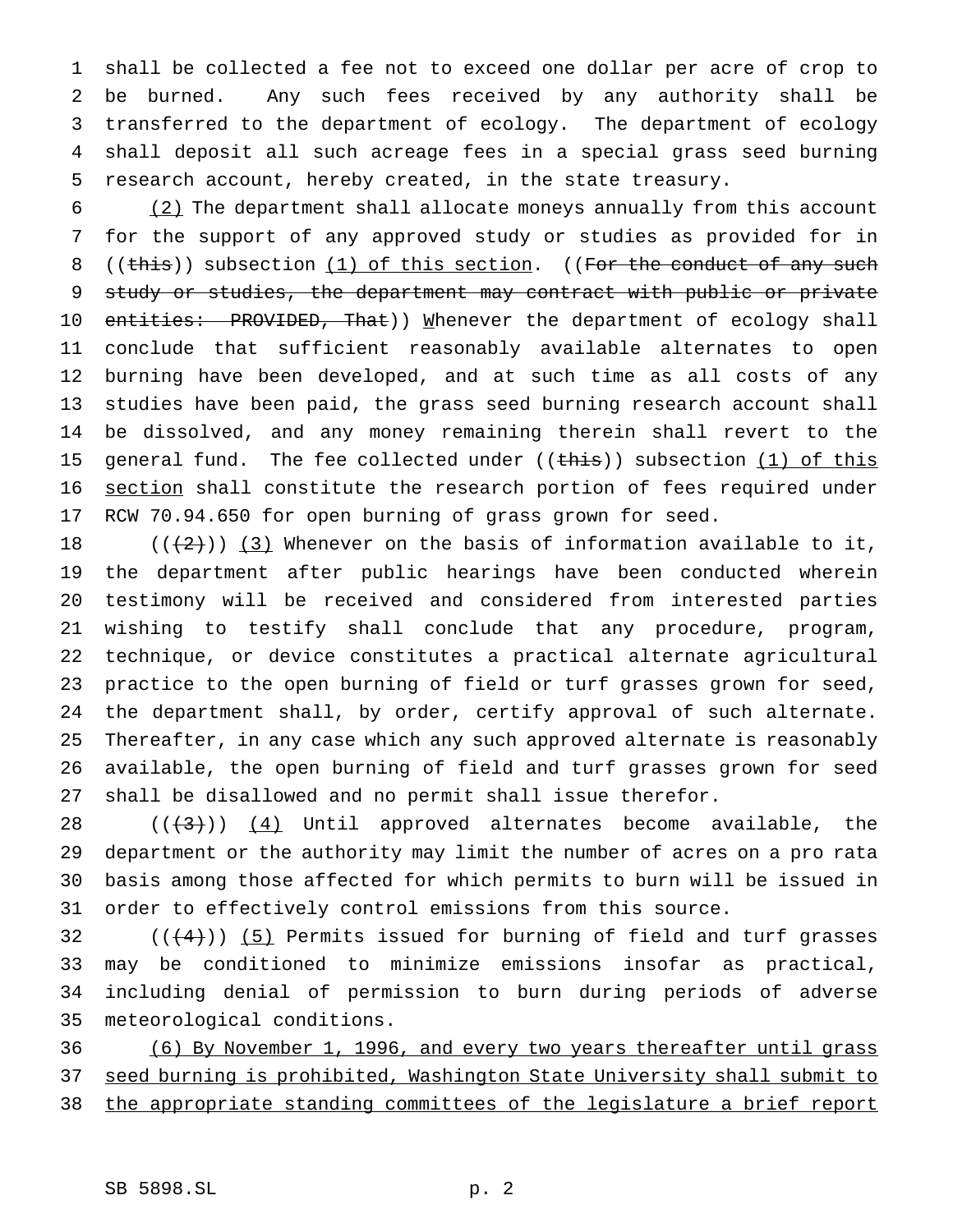# assessing the potential of the university's research to result in

economical and practical alternatives to grass seed burning.

 **Sec. 2.** RCW 70.94.120 and 1969 ex.s. c 168 s 14 are each amended to read as follows:

 (1) The city selection committee of each county which is included within an authority shall meet within one month after the activation of such authority for the purpose of making its initial appointments to the board of such authority and thereafter whenever necessary for the purpose of making succeeding appointments. All meetings shall be held upon at least two weeks written notice given by the county auditor to each member of the city selection committee of each county and he shall give such notice upon request of any member of such committee. A similar notice shall be given to the general public by a publication of such notice in a newspaper of general circulation in such authority. The county auditor shall act as recording officer, maintain its records and give appropriate notice of its proceedings and actions.

 (2) As an alternative to meeting in accordance with subsection (1) 18 of this section, the county auditor may mail ballots by certified mail 19 to the members of the city selection committee, specifying a date by which to complete the ballot, and a date by which to return the completed ballot. Each mayor who chooses to participate in the 22 balloting shall write in the choice for appointment, sign the ballot, 23 and return the ballot to the county auditor. Each completed ballot 24 shall be date-stamped upon receipt by the mayor or staff of the mayor 25 of the city or town. The timely return of completed ballots by a majority of the members of each city selection committee constitutes a 27 quorum and the common choice by a majority of the quorum constitutes a 28 valid appointment.

29 (3) Balloting shall be preceded by at least two weeks' written 30 notice, given by the county auditor to each member of the city selection committee. A similar notice shall be given to the general public by publication in a newspaper of general circulation in the 33 authority.

34 \*NEW SECTION. Sec. 3. This act is necessary for the immediate preservation of the public peace, health, or safety, or support of the